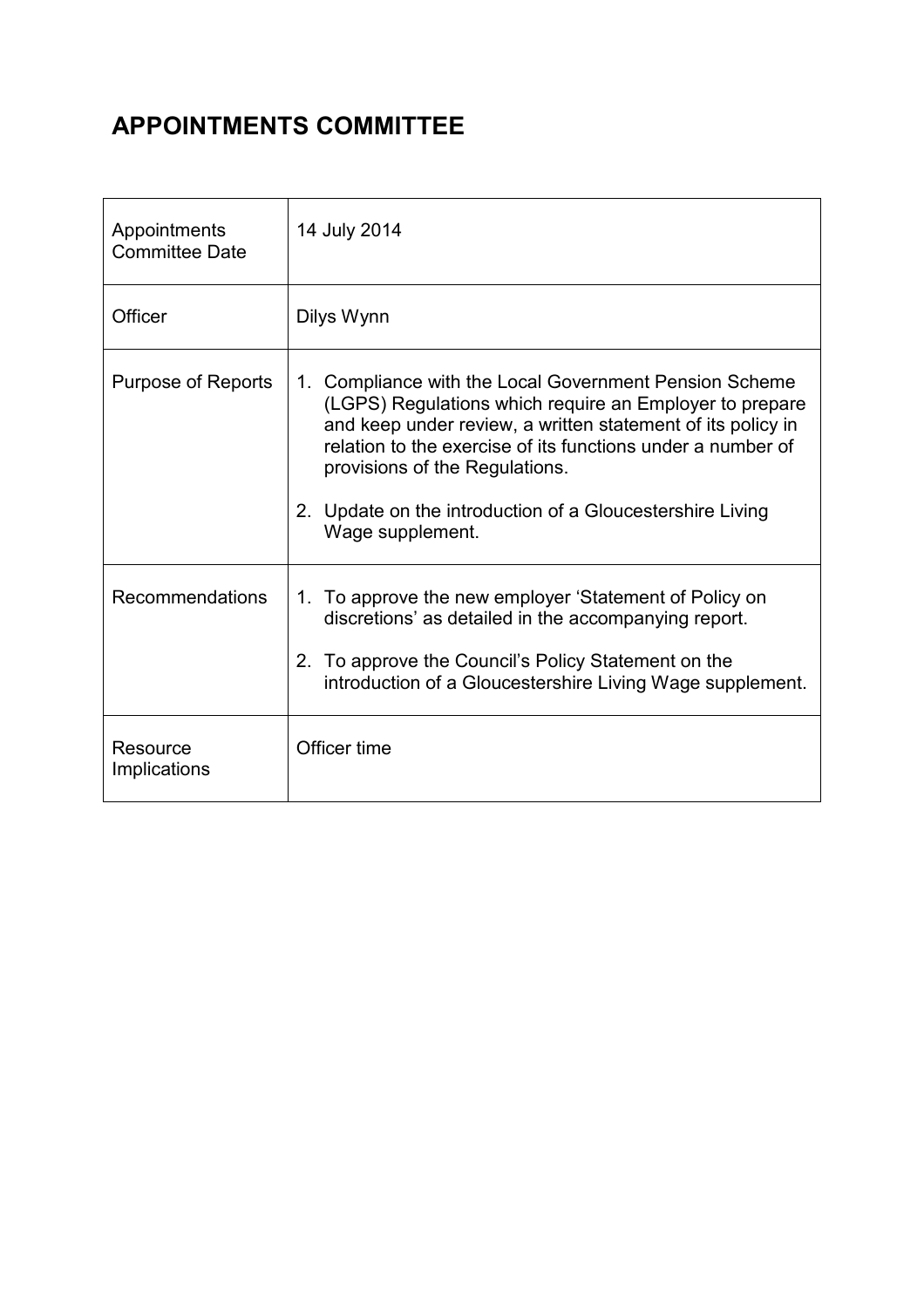#### Statement of Policy/Discretions in relation to the Local Government Pension Scheme

#### 1. Introduction:

A new Local Government Pension Scheme (LGPS) came into effect from 1 April 2014. Each LGPS employer is required to formulate, publish and keep under review a policy statement in relation to the exercise of a number of discretions under the LGPS.

The Gloucestershire LGPS Administration Authority have requested all Scheme employers to confirm their position and have provided a 'Statement of Policy on discretions' template for completion.

In formulating and reviewing its policy employers, are required by the Regulations to:

- Have regard to the extent to which the exercise of their discretionary powers, unless properly limited, could lead to a serious loss of confidence in the public service, and
- Be satisfied that the policy is workable, affordable and reasonable having regard to foreseeable costs

They are split into compulsory and recommended decisions. The compulsory decisions are in the following key areas:

- Additional Pension Contributions
- Flexible Retirement
- Waiving actuarial reductions
- Voluntary retirement pre-age 60 ('switching on the rule of 85')

The GCC Corporate Management Team have reviewed the policy statements and a recommended position on each new discretionary element is detailed in the accompanying document.

The proposals are consistent with those being adopted by other Local Authority employers.

Some of the discretions are historic and have therefore been determined by GCC already. Appointments Committee are not being asked to review previously ratified decisions but are asked to ratify the new discretions.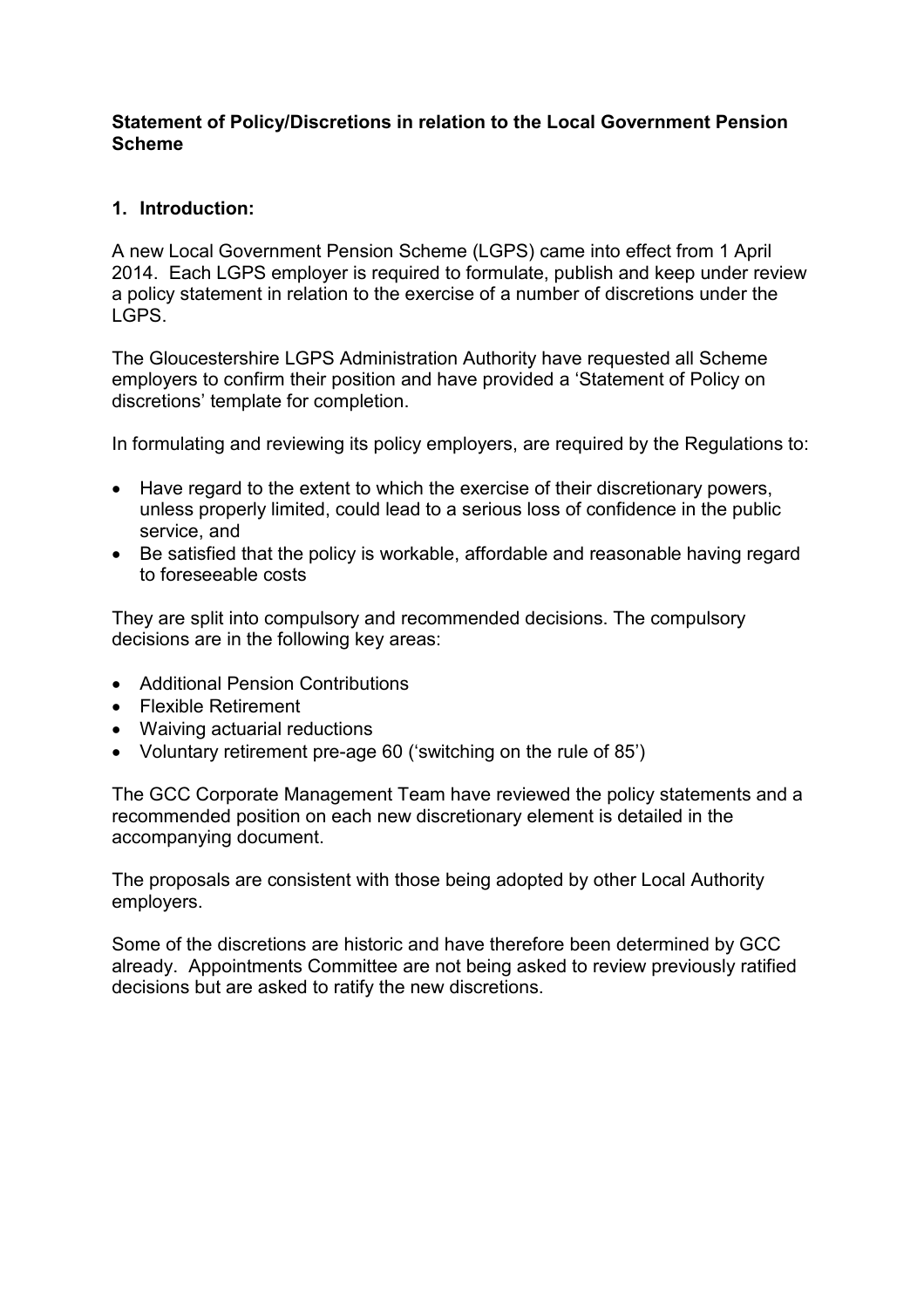## 2. New compulsory policy statements in relation to the exercise of discretions

## 2.1 Additional Pension Contributions

There are two compulsory policies that GCC is required to consider and publish its position:

## 2.1.1 Voluntary funding of additional pension:

This regulation has been amended to allow GCC to adopt a policy to award an additional annual pension of up to £6,500 (from the current £5,000) to:

- active scheme member, or
- a member who was an active member but dismissed by reason of redundancy, or business efficiency, or whose employment was terminated by mutual consent on grounds of business efficiency (within six months of leaving).

Current GCC policy position: not to grant additional pension (up to £5,000)

Recommendation: current policy position to be maintained (and be applied to the new amount of £6,500)

## 2.1.2 Additional Pension Contributions:

This new discretion allows GCC to have a policy to fund in whole or in part, any arrangement entered into by an active scheme member to pay additional pension contributions by way of regular contributions or a lump sum.

Recommendation: due to the current cost restraints and to be consistent with our recommended approach to voluntary funding of additional pension (see above) the Director of People Services recommends that the GCC policy position be 'not to fund, in whole or in part, any Additional Pension contributions'.

# 2.2 Waiving actuarial reduction on early retirement:

This discretion has been updated and the employer now needs to agree a policy statement on whether to waive on compassionate grounds (any reduction applying to transitionary protected membership) AND whether to waive on any grounds any actuarial reduction that would otherwise apply to any unprotected membership. This applies for members retiring on or after age 55 and before Normal Pension Age (other than on Flexible retirement) who elect to immediately draw benefits. This also applies for deferred members and suspended tier 3 ill health pensioners who elect to draw benefits on or after age 55 and before Normal Pension age. Please note that there will be direct costs to the employer where actuarial reductions are waived.

#### The recommendation position for this updated discretion is as follows:

For active members: The Director of People Services and Chief Financial Officer will consider each request on its merits and will only be agreed if it is in the County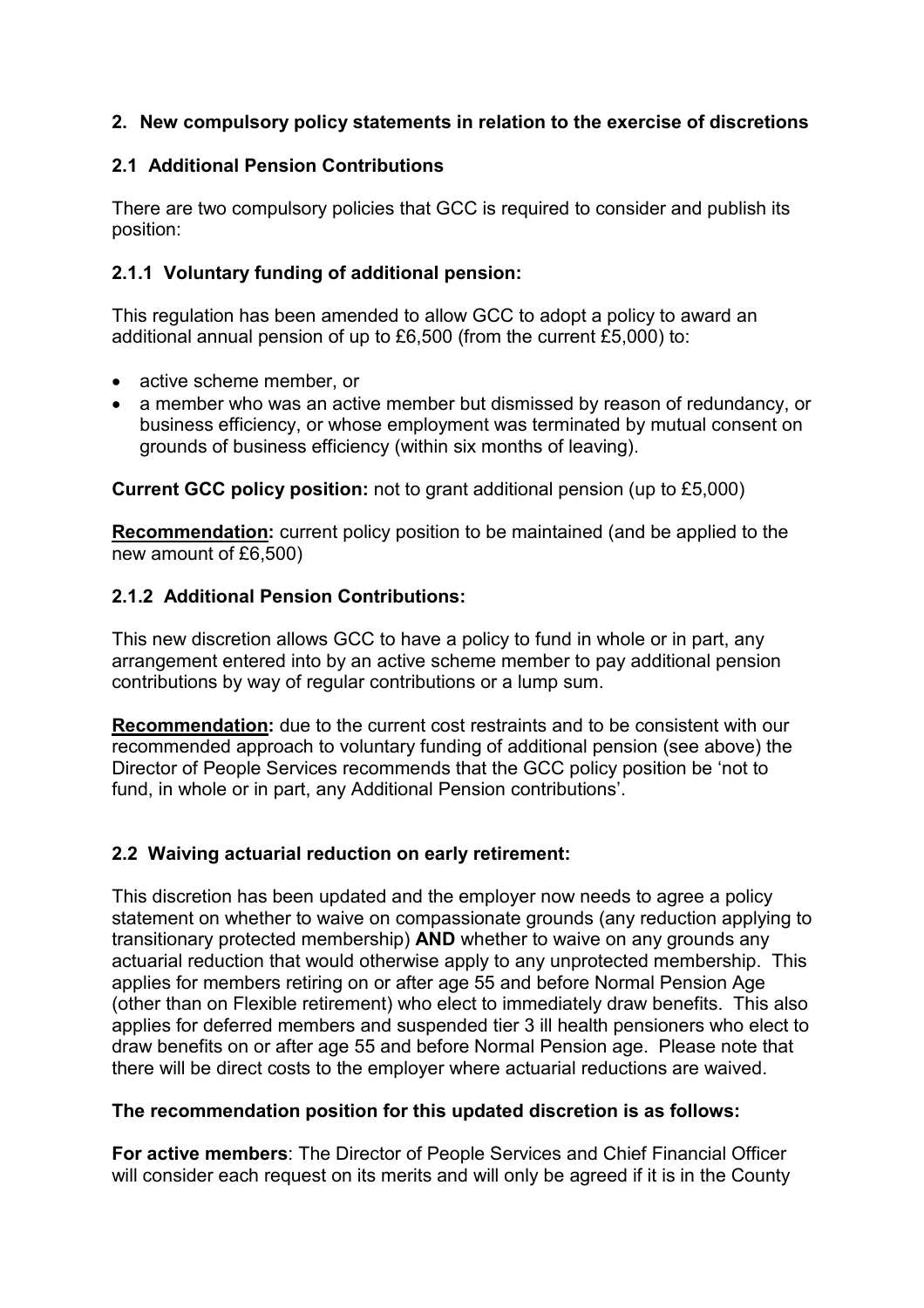Council's economic and/or operational interests to do so, as detailed in a business case. The Director of People Services and Chief Financial Officer will only exercise the employers discretion in exceptional circumstances on compassionate grounds with requests not normally likely to succeed due to the associated cost.

For deferred members: The Chief Financial Officer will consider each request on its merits and will only exercise the employers discretion in exceptional circumstances on compassionate grounds with requests not normally likely to succeed due to the associated cost.

## 2.3 Voluntary retirement pre-age 60 ('switching on the rule of 85'):

This is a new discretion that enables employers to have a policy to allow 'switch on' of the rule of 85 for this group of employees and fund the associated cost/shortfall to the pension fund.

In the previous scheme (2008), the employers consent was required if a person was under the age of 60. This is no longer the case but it is important to understand that, as retirement at the members own choice between 55 and 59 inclusive is a new scheme facility, the 85 year rule protection will not automatically apply in full to such cases.

#### 2.3.1 What is the Rule of 85?

This is when an employee's age at the date when they draw their pension plus their Scheme membership (each in whole years) adds up to 85 years or more. The rule of 85 protects some or all of their benefits from the normal early payment reduction. It was removed from the Scheme back in 2006 but protections were put in place for those members affected by its removal.

#### The key considerations are:

- if GCC does 'switch on' the 85 year rule to a scheme member wishing to voluntarily draw benefits on or after 55 and before age 60, it would have to meet any strain on Fund cost
- if GCC does not apply the 85 year rule, the scheme member would meet any strain on Fund cost via an actuarial reduction applied to their pension benefits.

Recommendation: it would be appropriate to adopt a consistent policy position with that of waiving actuarial reductions (2.2 above) to state that 'GCC will not normally 'switch on' on the Rule of 85, unless exceptional circumstances apply and whether it is in the County Council's economic and/or operational interests to do so, as detailed in a business case. This is also consistent with the approach of other Local Authorities.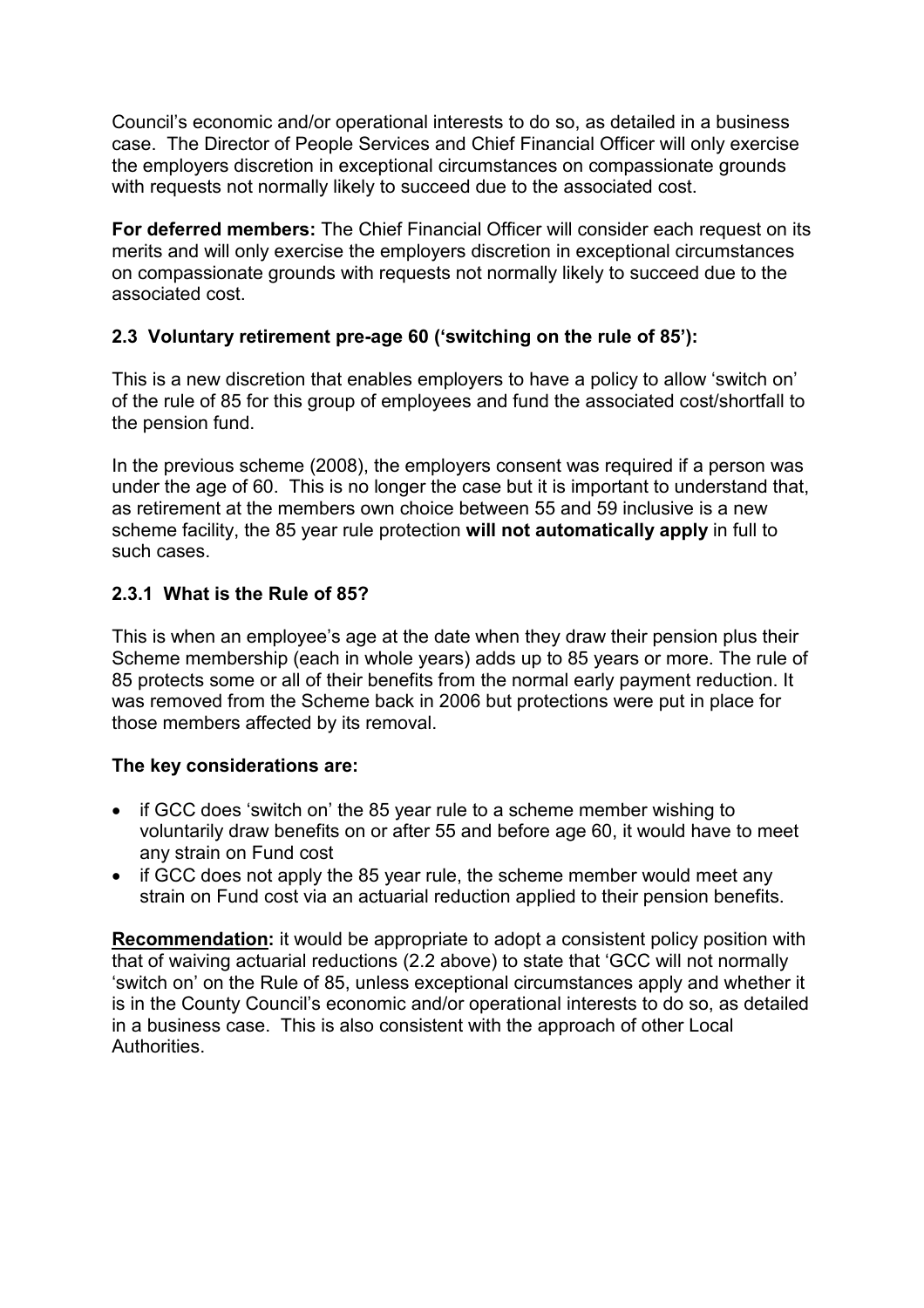#### 2.4 Waiving actuarial reduction relating to 'non-active' scheme members (i.e. who have already left GCC employment and are entitled to deferred benefits under previous regulations).

This discretion relates to the 2007 regulations which cover members (including for a suspended tier 3 ill health pensioner) who left employment between 1/4/2008 - 31/3/2014 and

- i) whether to grant early payment of deferred benefits
- ii) Whether on compassionate grounds, to waive any actuarial reduction that would normally be applied

The current position in relation to the 1997 regulations (where a member left employment between1/4/1998 – 31/3/2008) and 1995 regulations (where the member left employment before 1/4/1998) have been ratified by Appointments Committee previously as follows:

- (i) The Chief Financial Officer will consider each request on its merits with requests not normally likely to succeed due to the associated cost.
- (ii) The Chief Financial Officer will only apply discretions in exceptional circumstances on compassionate grounds, with requests not normally likely to succeed due to the associated cost.

Recommendation: Appointments Committee are requested to extend the application of the current policy statements to the 2007 regulations

#### 3. New recommended policy statements in relation to the exercise of discretions

#### 3.1 Contribution Banding:

This policy statement relates to how GCC will assign members of the LGPS to the relevant contribution band for the year based upon the pensionable pay that they earned in the scheme year.

Recommendation: GCC will review employees' pensionable earnings against the new table of bandings each April. GCC will notify individuals in writing where their contribution rate has changed.

GCC may review the appropriate band and rate on any material change in pay. GCC may also regularly review the band and rate that employees are attached to, during the scheme year (1 April - 31 March).

Those employees who are not employed throughout the year will be assigned to the relevant LGPS contribution band based upon their annual salary. If they do not have an annual salary rate and were not working for the whole of the previous year (for example those working under a casual contract) they will initially be assigned to the lowest LGPS contribution band.